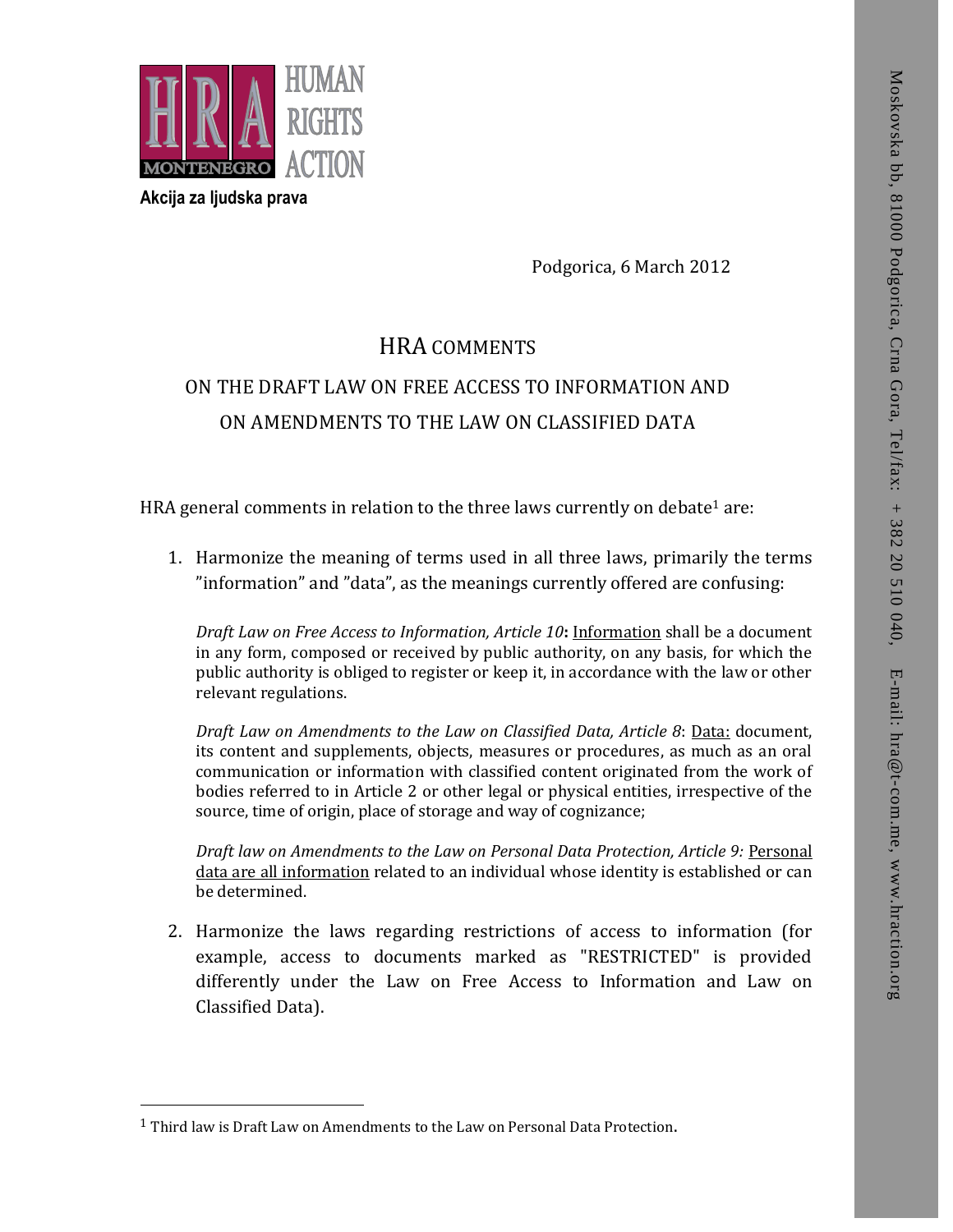3. Clearly indicate what kind of data could be marked as "confidential" especially for the purposes of protection of economic and monetary policy in Montenegro (a positive example of good practice is provided by the State Secrets Act of Estonia<sup>2</sup>).

Comments in relation to particular laws:

## **Draft Law on Free Access to Information**

1. The proportionality principle including harm test has not been clearly and comprehensively stated in the Draft law. HRA suggests redrafting the relevant provisions, and in particular to:

- a) (Art. 4) delete the following text: "that ensure the transparency of work, foster the efficiency, effectiveness, and accountability, and affirms their integrity and legitimacy". All information (except those prescribed by this law) should be available to the public without the possibility of authorities to interpret and subsume it under the prescribed categories. Also Art. 4 is not harmonized with Art. 3: "Any national or foreign legal and natural entity shall be entitled to access the information, without being obliged to state the reasons or explain the interests for seeking the information."
- **b)** (Art. 5) delete: "that is of importance to forming of opinions on the state of society and functioning of authorities, exercise of democratic control over authorities, and exercise of human rights and freedoms", for the same reasons.
- c) (Art. 16) Clearly prescribe the obligation of harm test application for all restrictions to access to information which would not allow automatic implementation of restrictions, and leaves space for additional review of interests due to which confidentiality has been determined by the special laws (this does not concern only the information proclaimed as classified by the foreign state or an international organisation).
- **d)** (Art. 17) In Art. 17, para. 1: "Prevailing public interest for disclosure of information, or a part thereof, exists when the requested information

 $\overline{a}$ <sup>2</sup> Available at:<http://legislationline.org/topics/country/33/topic/3>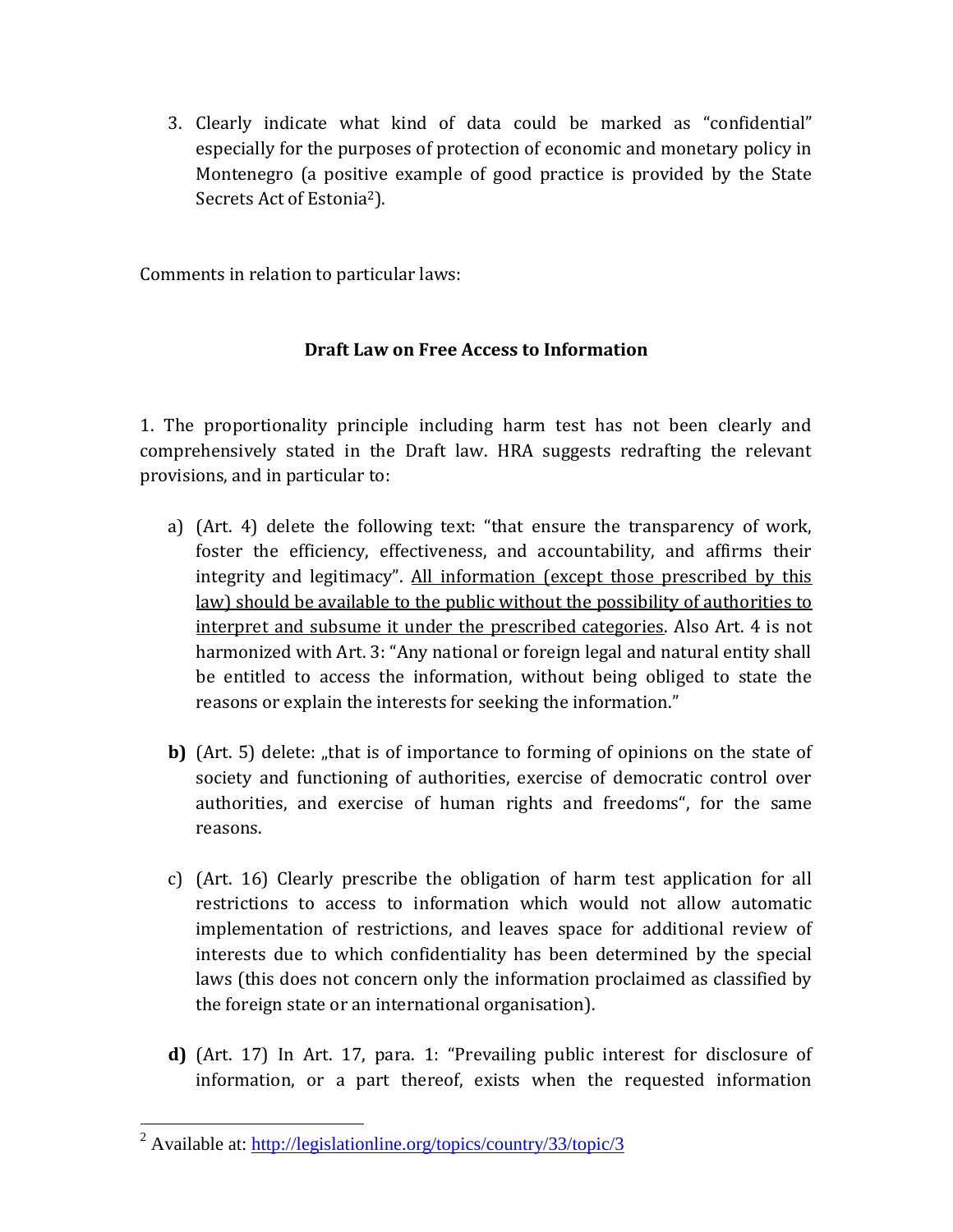contains data that evidently refer to following", amend: "Prevailing public interest for disclosure of information, or a part thereof, exists **especially** when the requested information contains data that evidently refer to the following", so as to leave the possibility for some other interests to also be categorized as prevailing in a concrete situation.

- 2. (Art. 12) Add words in italic letters: Authority shall publish on its website: drafts and proposals of laws and regulations, *as well as opinions of experts which policymaker received in connection with these proposals or other regulations; all information for which access, in compliance with this law, was made more than three times.*
- 3. (Art. 15, para. 1) Delete the list of information to which access is restricted for the reasons of protection and instead of it refer to the implementation of the Law of personal data protection. Delete list of particular information to which accesses is restricted for the reasons of security, defence, security, monetary and economic policy of Montenegro and instead of it refer to the implementation of Law on classified data (classified data are determined by this law which leaves no space for all public authorities, who decide upon a request, to assess by themselves whether to decline access to information based on these interests).
- 4. (Art. 30) Add the following paragraph: "in the case that an authority which received the request, does not hold the requested information, it must immediately, within three working days as of the day when the request is submitted, forward the request to a competent authority and notify applicant." The same was applied in the laws in the region in order to facilitate access to information.
- 5. (Art. 41) Add to the competencies of the Agency: "monitors and makes reports on the situation in the area of access to information with recommendations on how to improve the protection of the right to access to information, particularly in relation to the implementation of laws restricting the right to access to information".
- 6. (Art. 48) Inspection supervision over the implementation of this Law in relation to the efficiency of resolution of requests for information and appeals to decisions on requests for access to information (due to the already proved inefficiency) delegate from Ministry responsible for administrative affairs to the Agency.